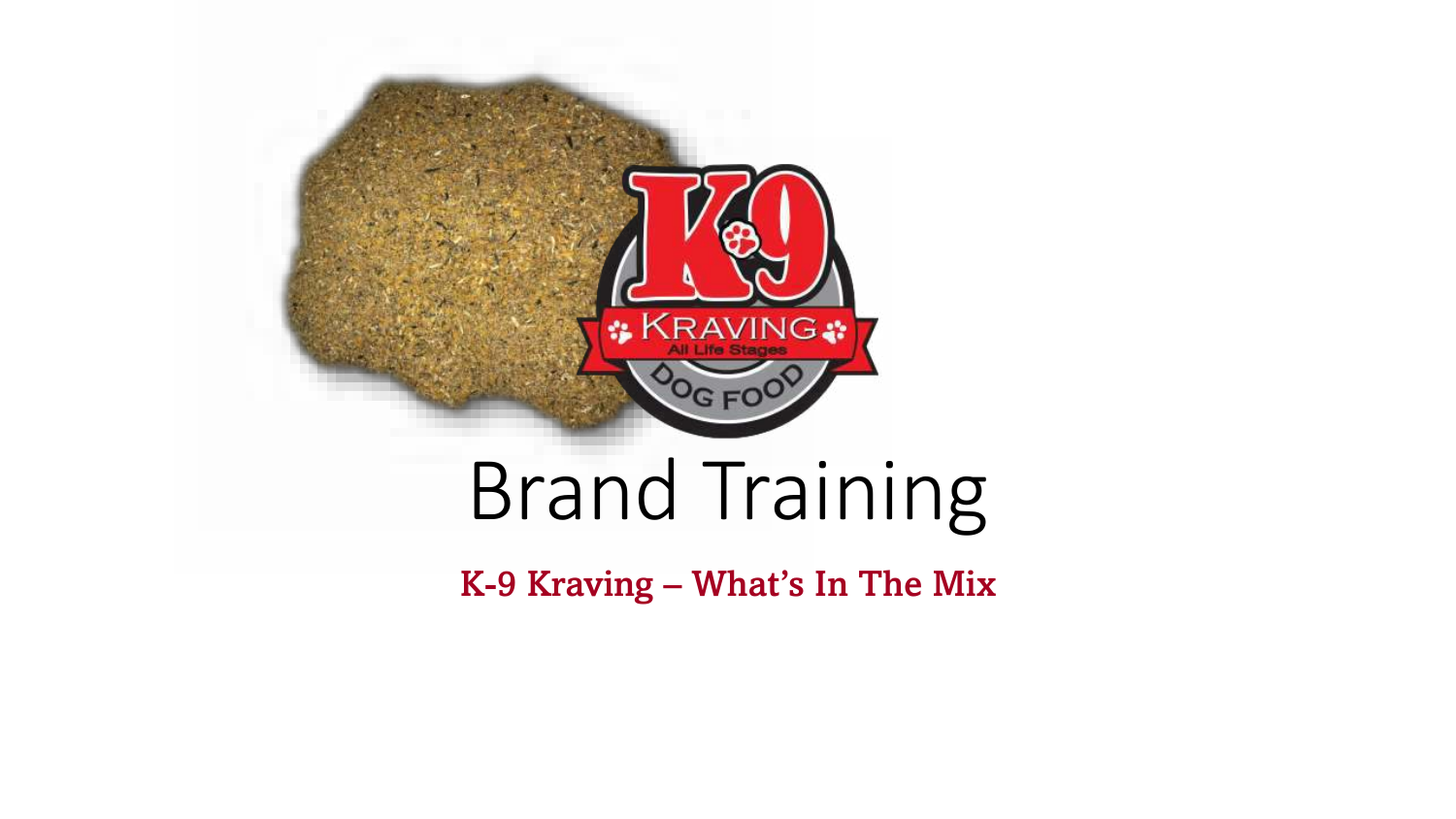### Key Features:

- K-9 Kraving Patented Formula designed by Dr. Richard Patton, PhD Animal Nutrition
- Each of our (6) Complete & Balanced Diets and Mackerel & Vegetable contain 6% (of 100% food volume) of the 24-combined Vitamins, Minerals & Trace Minerals
- Ensures canines are receiving all necessary trace nutrients on a day-to-day basis
- All components are Pharmaceutically-blended and prescreened for: *Aflatoxins & Vomitoxins*
- Product of the USA

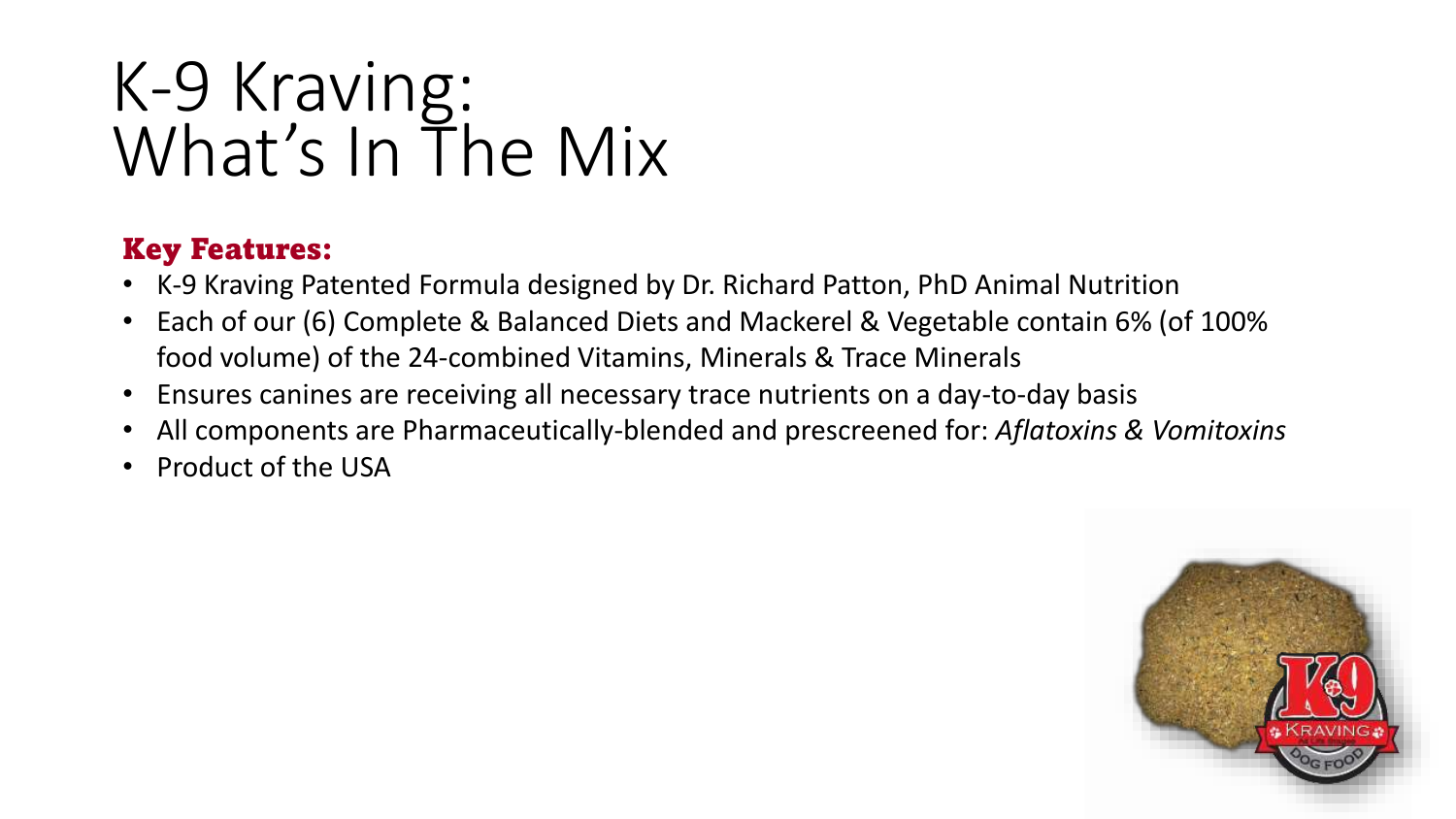#### Glossary listed in order of Most to Least

**Linseed Meal:** (skin, coat, metabolism and immune system) A high source of plant protein. High in alpha-linolenic acid. A natural source of Omega-3 Fatty Acid used by the body to make cell signaling messengers (prostaglandins) and help regulate immune response.

**Sunflower Meal:** (muscle support & metabolism) A source of plant protein and plant fiber.

**Tomato Pomace:** (metabolism & general wellness) Source of plant fiber. An excellent source of plant carotenoids (pigments) lutein & lycopene, a plant pigment with natural Provitamin A activity.

**Kelp:** (glandular health, metabolism, general wellness) A sea plant, kelp is a natural source of iodine and Omega-3s.

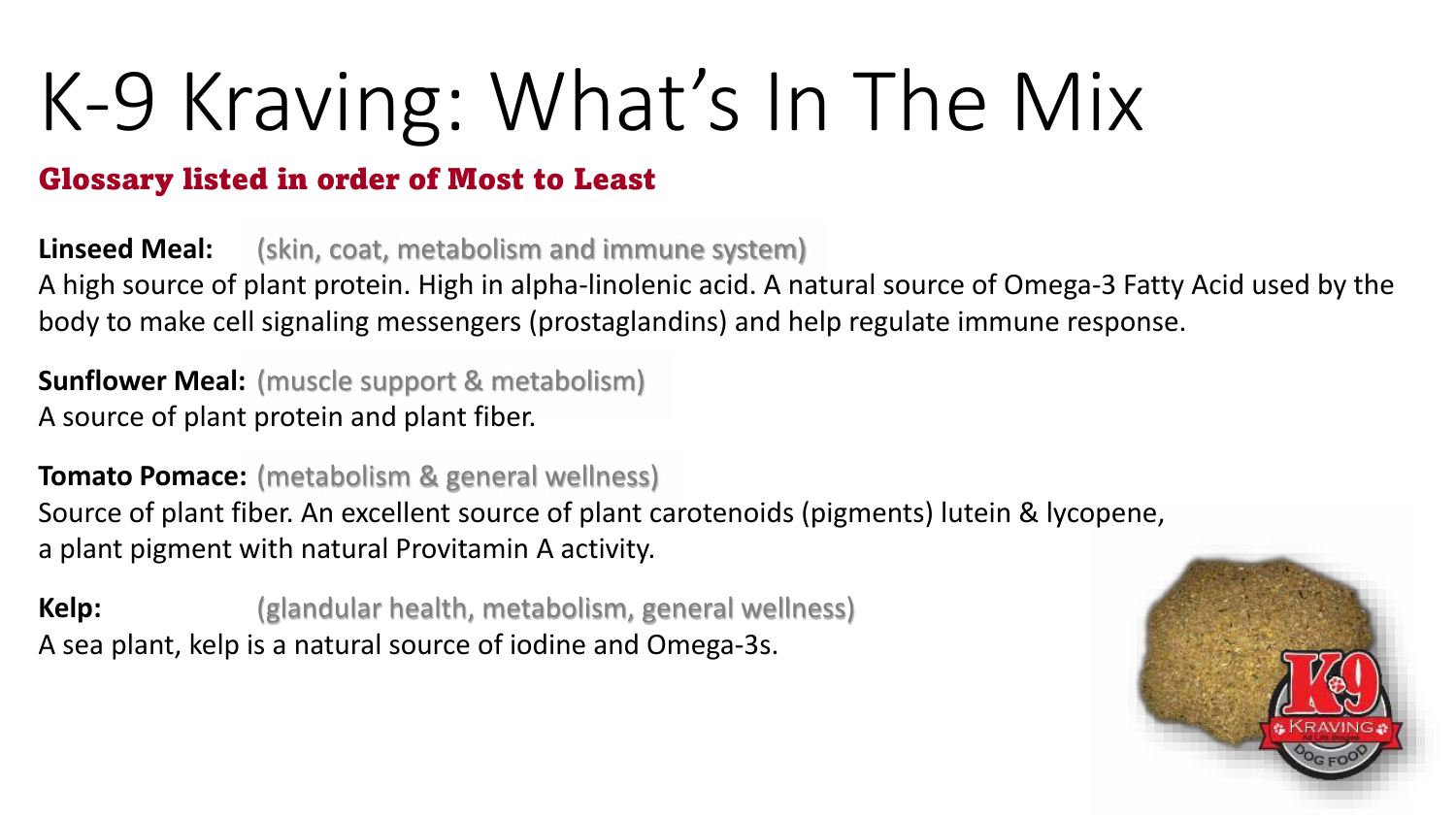### Glossary listed in order of Most to Least *- continued*

**Choline Chloride:** (general wellness) Source of choline, a very critical component of phospholipids and is essential for all cell membranes.

**d-a-Tocopheryl Acetate:** (general wellness)

A natural source of Vitamin E serving various roles in the body; one of the most being a sink for free radical species generated by normal life processes.

**Manganese Sulfate:** (general wellness)

Source of Manganese, a trace mineral, essential for animals. Among other roles, it is a cofactor needed for proper function, in several enzymes systems, including manganese superoxide dismutase.

### **Zinc Sulfate:** (skin & coat health)

A source of the trace mineral Zinc, present in virtually all cells, and is essential for animals and humans. A common deficiency symptom is poor skin and coat health and slow wound healing.

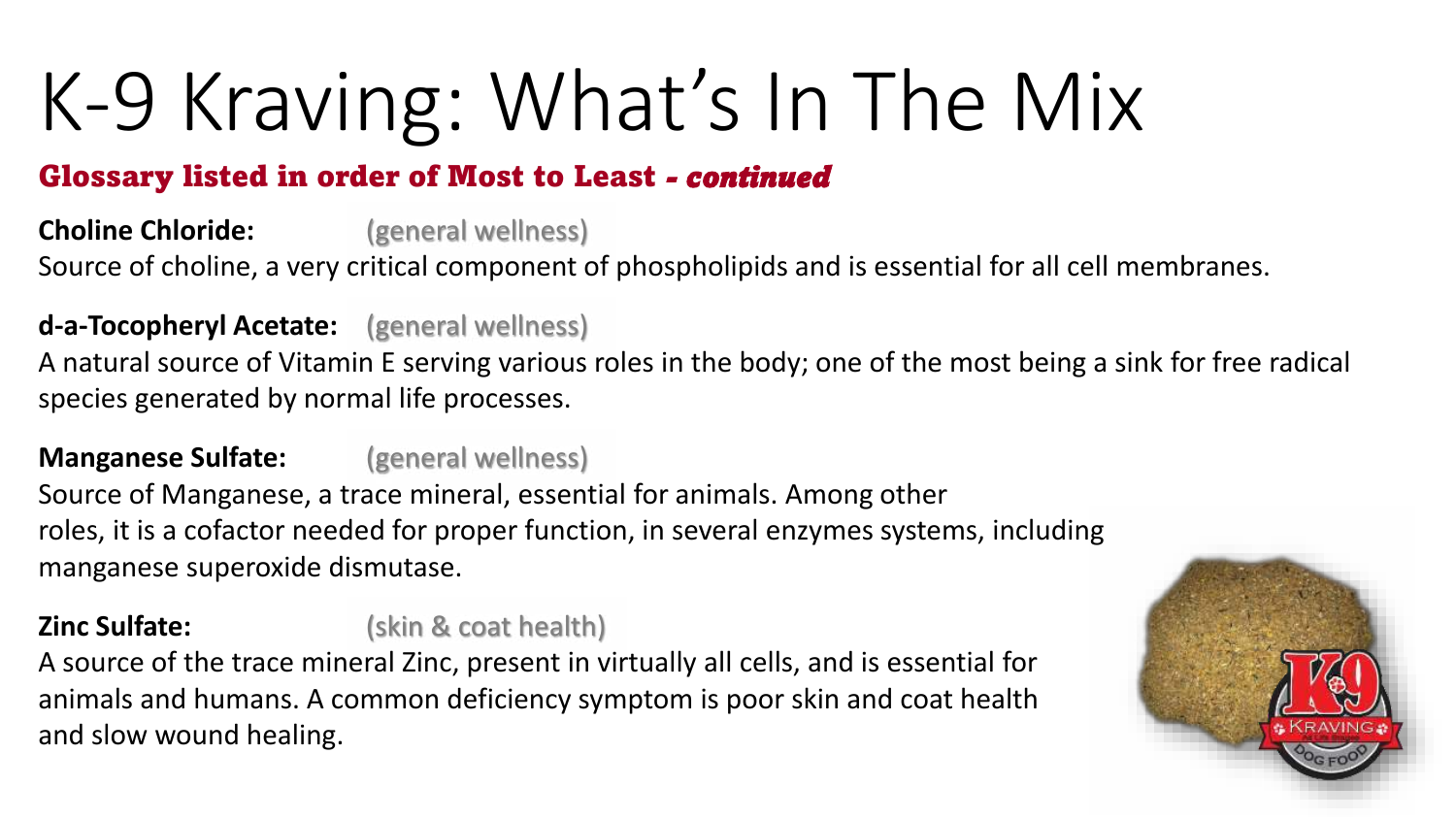#### Glossary listed in order of Most to Least *- continued*

**Vitamin A Supplement:** (vision health)

An essential nutrient well known for its role in vision. Vitamin A interacts closely with Zinc in some pathways and plays an important role in red blood cell production.

**Niacin:** (general wellness)

The generic term used for Nicotinic Acid; is a critical molecule of metabolism found in every cell.

**d Calcium Pantothenate:** (general wellness)

Source of Pantothenic Acid, a critical part of the molecule Coenzyme A (CoA) vital to all cells.

**Vitamin D3 Supplement:** (bone health) Converted to its active form by sunshine on the skin, Vitamin D is involved in healthy calcium and bone metabolism.

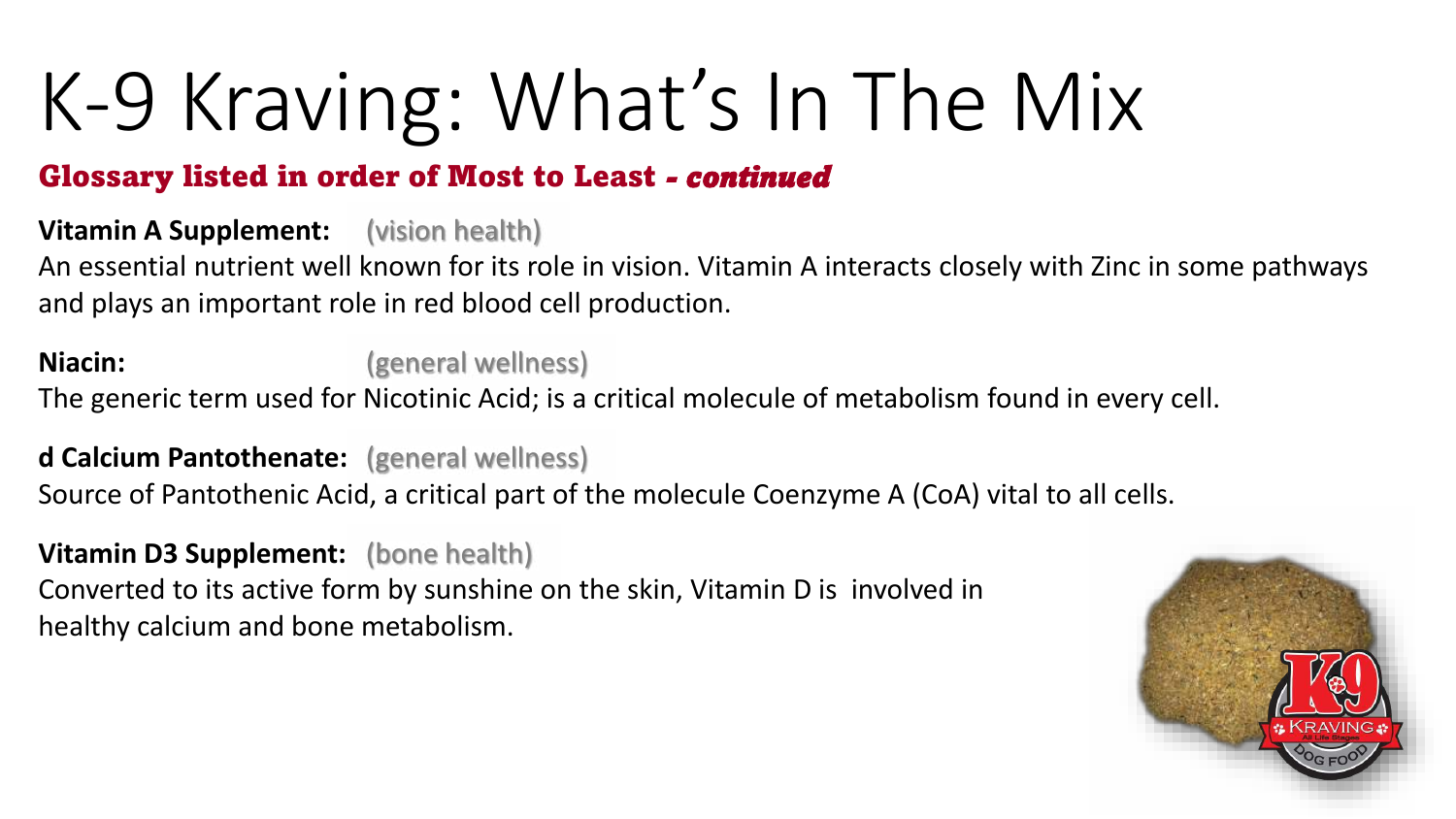### Glossary listed in order of Most to Least *- continued*

**Copper Sulfate:** (organ health & metabolism)

Source of the trace mineral Copper, essential as a cofactor in numerous enzyme systems. Copper is most famously found in Cytochrome C, an enzyme system used to reduce molecular oxygen to water.

**Riboflavin:** (general wellness & reproduction)

A water-soluble vitamin that serves mainly as a component of the molecule FAD (Flavin Adenine Dinucleotide), essential in intermediary metabolism in all cells.

### **Selenium Yeast:** (muscle & heart health)

An organic source of Selenium. At least 18 enzymes or proteins have been identified as containing selenium. Selenium is an essential trace mineral and lack can cause different problems in different species. The most common deficiency symptom is White Muscle Disease and Heart Pathology.

**Biotin: Biotin:** (general wellness & reproduction) Biotin is a water-soluble vitamin involved as a factor in several enzyme systems, with a role in DNA transcription and replication.

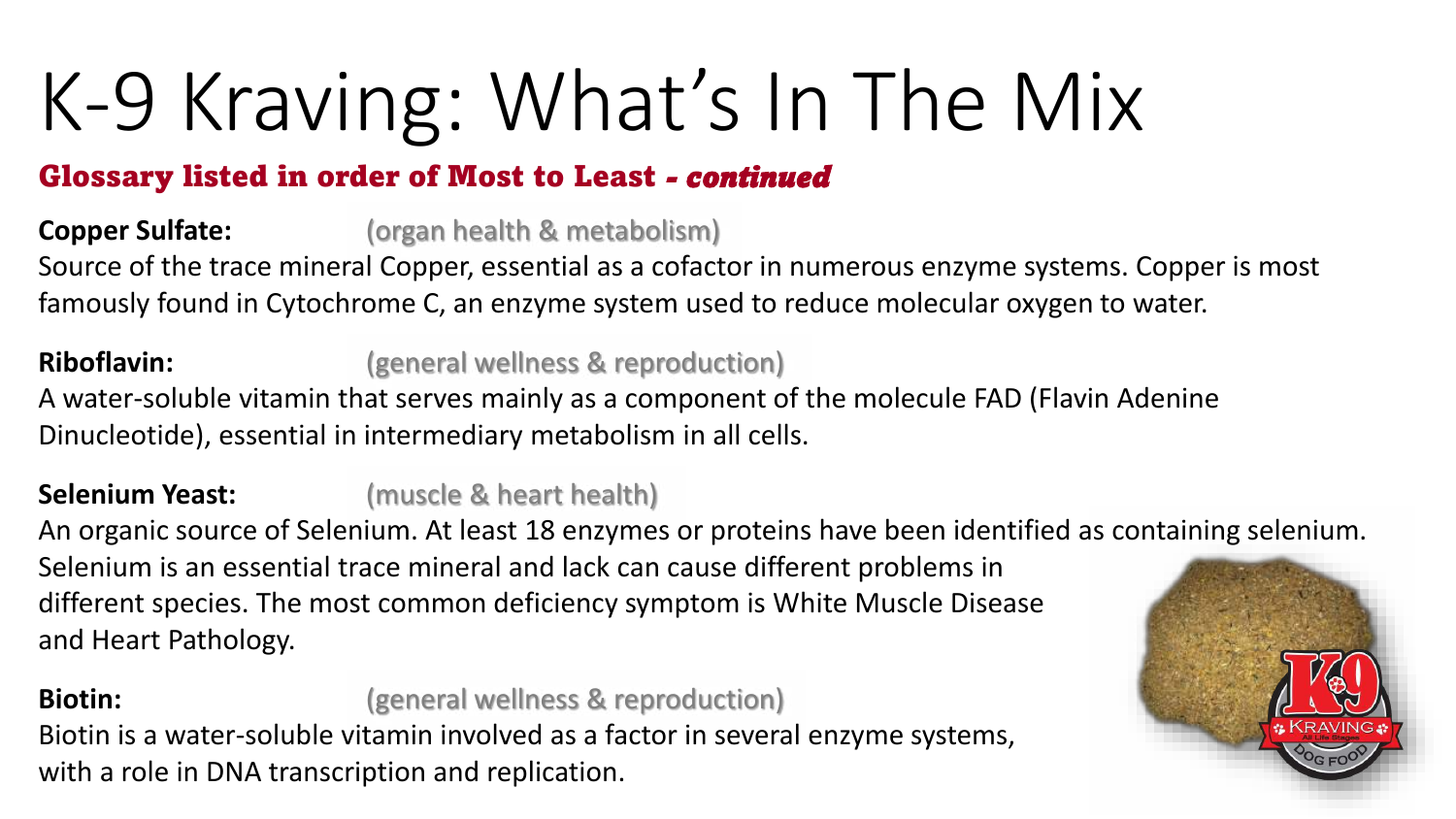#### Glossary listed in order of Most to Least *- continued*

**Vitamin B12 Supplement:** (heart, nerve system, metabolism & muscle support) This vitamin is unique in the history of nutrition because there was a specific human disease, *Pernicious Anemia*, that resulted in death before B12 was discovered and oral supplementation became possible. B12 is a very complicated molecule with Cobalt at its center. Only microorganisms can make this vitamin.

#### **Cobalt Carbonate:** (!)

The major need for Cobalt, a trace mineral, is for incorporation into Vitamin B12. If intake of B12 is adequate, Cobalt Deficiency is unlikely.

**Pyridoxine HCL:** (biological use of protein, hormone & neurotransmitter health) Vitamin B6. An important cofactor in over 100 enzymes systems, Vitamin B6 is widely distributed in meats, grains, vegetables and nuts. As various conditions can hinder its bioavailability, prudent supplementation is often recommended.

**Thiamin Mononitrate:** (general wellness & disease prevention) An essential catalyst in several key enzymes involved in carbohydrate metabolism.

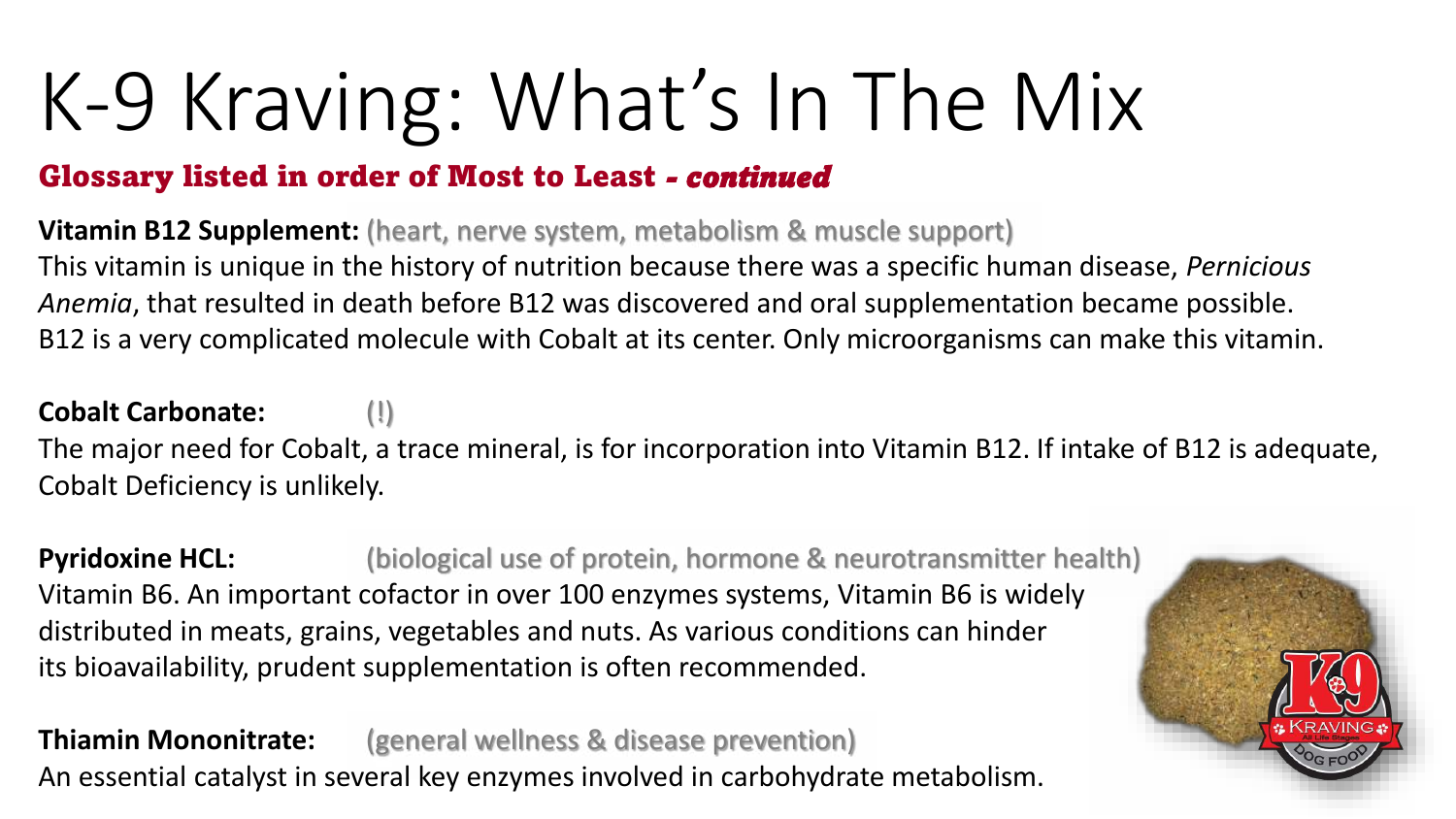#### Glossary listed in order of Most to Least *- continued*

**Folic Acid:** (metabolism, general wellness & neural health) Folate is a term for different forms of a coenzyme essential for the metabolism of amino acids and other key cellular components.

**Ethylenediamine Dihydroiodine/EDDI:** (disease prevention and general wellness) An organic form of Iodine, EDDI is a trace mineral essential for proper function of thyroid hormone. The thyroid hormone has multiple roles in the regulation of cell activity and growth.

#### END